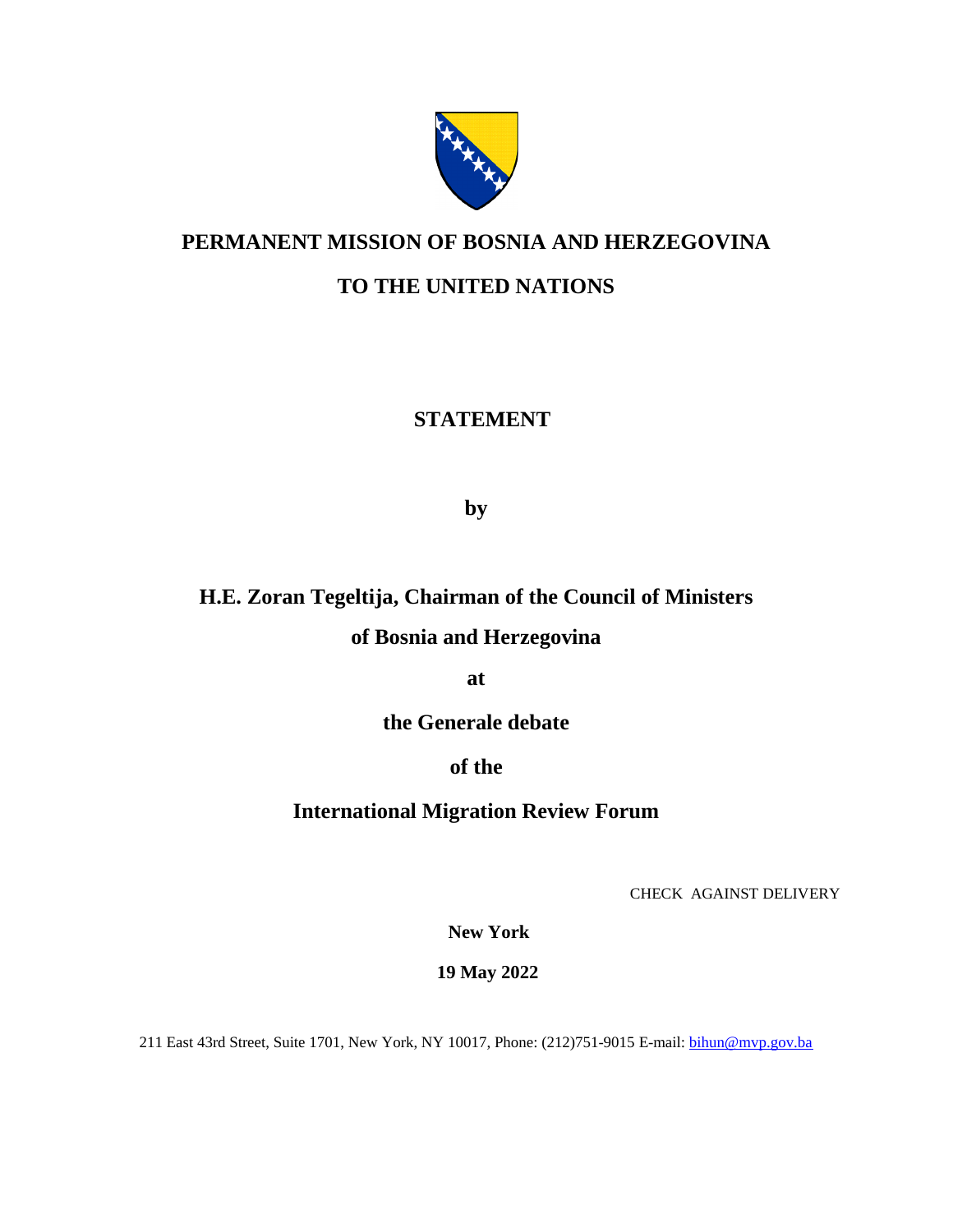## **Address by the Chairman of the Council of Ministers of Bosnia and Herzegovina at the International Migration Review Forum Plenary Session**

Honorable President of the UN General Assembly, Mr. Shahid,

Honorable Secretary-General of the United Nations,

Honorable Director General of the International Organization for Migration,

Distinguished representatives of states and governments,

International organizations, civil society,

Representatives of the media, dear guests,

- Please allow me greet you at this first International Migration Review Forum and thank you for the opportunity to address you. I am particularly grateful to Mr. Shahid for the invitation to the Forum and to the staff of the UN, the IOM, as well as the IOM of Bosnia and Herzegovina, for the organization of the event.
- I see this Forum as a platform for discussion, exchange of experiences, and an opportunity to meet and create new agreements. It is a very valuable event in that context.
- Time allotted for this address, as well as the impressive number of participants, do not allow me to reflect on the 23 goals of the Global Compact. However, those were certainly thoroughly discussed during the roundtables that preceded this part of the today's event.
- The Global Compact is closely linked to the 2030 Agenda for Sustainable Development and that is something that we have in common. We will agree that the implementation aspects are certainly individual and special for each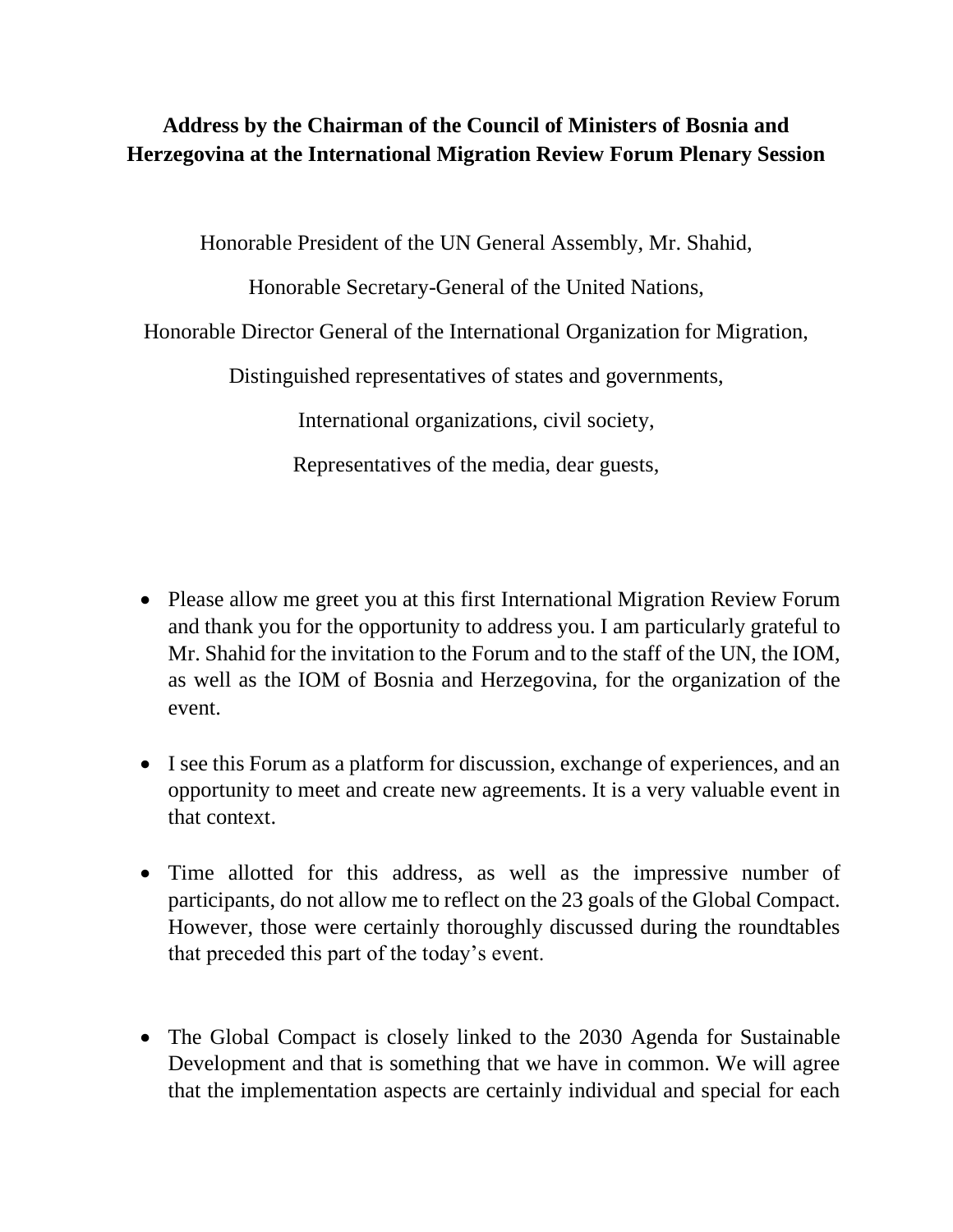country, including Bosnia and Herzegovina, where I come from. We pay special attention to the constitutional competencies of all levels of government.

- Personally, I expect that this Forum will be an introduction to potential defining of the United Nations system future guidelines for the implementation of the Global Compact for Safe, Orderly and Regular Migration, while respecting the national policies and priorities of each member state.
- One of the key words I kept hearing these days is "cooperation". Indeed, cooperation is one of the universal principles and tools, and I urge you to make good use of it and to further advance it.
- To that effect, please allow me to share with you a few notes on what the Council of Ministers of Bosnia and Herzegovina accomplished in the previous period:

We adopted the "Integrated Border Management Strategy and the Action Plan for the Implementation of the Integrated Border Management Strategy in Bosnia and Herzegovina for the Period 2019 -2023".

It is a new strategic document that is largely in line with the European Integrated Border Management Model. As such, it represents a set of measures and activities necessary to create an efficient and coordinated system of border control by all relevant agencies. The goal is to ensure the unhindered flow of people and goods across the state border while preventing all forms of illegal activities related to crossing of the state border.

• A new draft Law on Border Control is being prepared and it will be harmonized with the acquis communautaire. It is currently pending a procedural review.

The drafting of the new Law on Border Control of Bosnia and Herzegovina has created preconditions to initiate specific activities on the implementation of the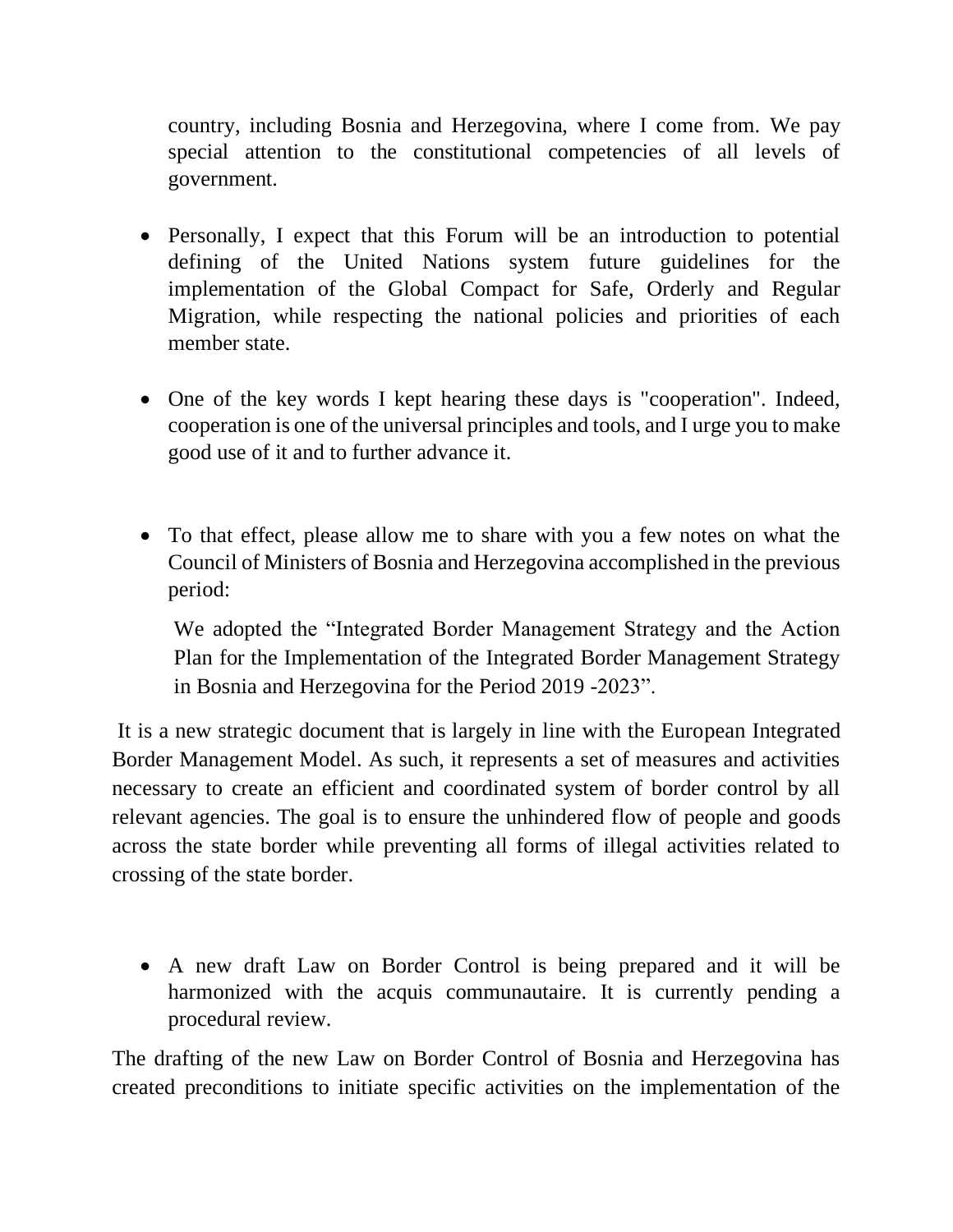Advance Passenger Information (API) and Passenger Name Records (PNR) system. Consequently, a Decision was prepared to establish an inter-agency Working Group to set up a system for the exchange of passenger data.

- In the past period, Bosnia and Herzegovina has made significant progress in the area of cooperation with the neighboring countries. Activities on the implementation of the Police Cooperation Convention for Southeast Europe are constantly implemented. Cooperation with the neighboring countries is continuously developing by means of implementing the existing and concluding the new agreements and implementation protocols with the Republic of Croatia, the Republic of Serbia and Montenegro. This includes the implementation of the Protocol on Joint Mixed Patrols with the Neighboring Countries.
- In 2021, a total of 9,827 temporary residence permits were issued in accordance with the provisions of the Law on Movement and Stay of Aliens and Asylum. That represents an increase of 18% over the previous year.
- In 2021, there was an increase in the number of work permits issued for foreigners, compared to the previous year, 2020. This may be partly related to the reduced impact of the pandemic.
- Information on the conditions of entry and stay of foreigners in Bosnia and Herzegovina is published and updated on the official multilingual (official languages of Bosnia and Herzegovina and English) website of the Ministry of Security.
- Bosnia and Herzegovina is one of the few European countries that have signed the International Convention on the Protection of the Rights of All Migrant Workers and Members of Their Families. In line with the provisions of this Convention, Bosnia and Herzegovina submits periodic reports on its implementation.